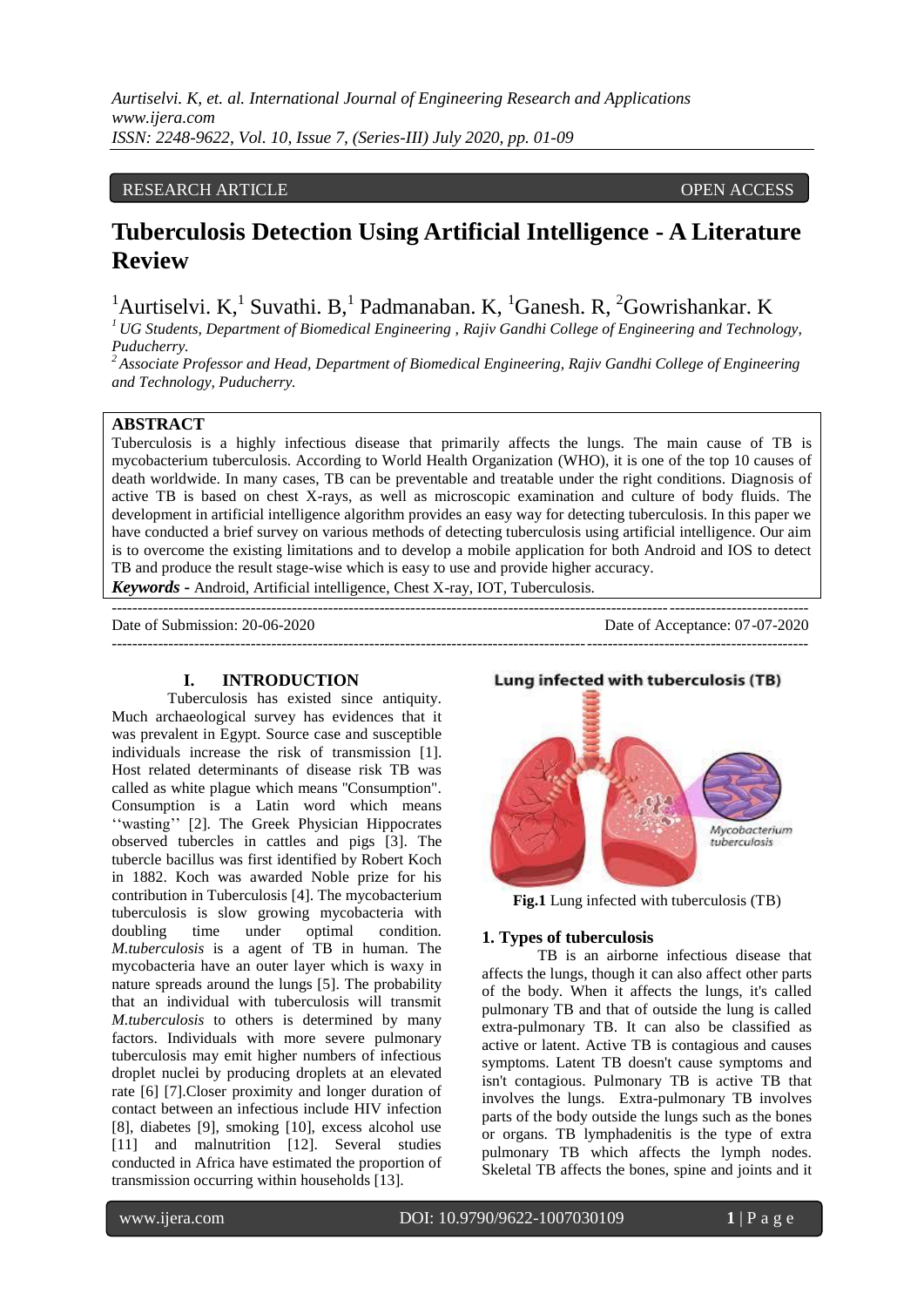does not cause any symptoms. Genitourinary TB is the type of extra-pulmonary TB which affects the urinary tract and kidneys [14].

## **2. Symptoms and Risk factors of TB**

The symptom of TB varies under two conditions. Latent TB*:* The person affected by latent TB will have no symptoms and no damage is seen in chest X-rays. They can be detected only by blood test. Active TB*:* The person affected by active TB will have cough with phlegm, fatigue, fever, chills, loss of appetite and weight. This can also spontaneously go away and return [15]. The person who has weak immune system and the person who has HIV infection have the risk of developing TB disease much higher than normal persons. About 5 to 10% of TB patients who do not take treatment will develop TB disease at some time in their life [16].



**Fig.2** Symptoms of tuberculosis

### **3. Death rate of TB patients**

TB is a global epidemic that causes the death of 1.8 million people worldwide annually. In 2016 the World Health Organization said that there are 9 million new cases formed all over the world. In 2018, 1.1 million children fell ill with TB globally, and there were 205,000 child deaths due to TB. Eight countries account for two thirds of the total, with India leading the count, followed by China, Indonesia, Philipines, Pakistan, Nigeria, Bangladesh and South Africa [17].

# **4. Diagnosis method of TB with artificial intelligence**

Diagnosis of pulmonary TB is established using chest X-ray, sputum microscopy, culture in both liquid and solid media, and nucleic acid<br>amplification. Patients with smear-negative amplification. Patients with smear-negative pulmonary TB go for chest computed tomography, biopsy samples and new molecular diagnostic tests

[18]. The term "Artificial Intelligence"(AI) was coined by John McCarthy in 1956[19]. In Artificial Intelligence various Machine Learning algorithm have found the interest in Computer-aided Detection and diagnosis methods. Advances in AI algorithm has developed the method of identifying the presence and absence of TB using various methods like Convolutional Neural Network(CNN), Artificial Neural Network(ANN), Deep learning, Genetic algorithm, Fuzzy logic and Neural network with multiple layer[20].

### **II. METHODS**

# **1. Artificial Neural Network**

Artificial Neural Network is based on computing system designed to stimulate human brain analysis and process information. Artificial Intelligence is formed from Artificial Neural Network. It is the information processing technique. It works like the human brain which processes information [21].

ANN is used to detect the prevalence of TB by checking radiographic findings, constitutional symptom and measuring variability caused due to demography using General Regression Neural Network. The evaluation was done using a tenfold cross validation approach. This showed the sensitivity of 100% and specificity of 72% [22]. The ANN has one hidden layer and it was trained with the resilient back propagation algorithm. They included neural model which has sensitivity of 100% and specificity of 99.3%.They used chest X-Ray for detection of TB.

The developed ANN has high accuracy and it can be used as a tool to optimize use of IR in hospitals. [23] To predict TB an approach based on Artificial Neural Network was developed. The ANN took the TB patient"s information such as gender, age, HIV status, previous TB history, sample type and sign. Based on these data the ANN predict the Mycobacterium tuberculosis is positive or negative. The accuracy of this method is >94%. [24] Here they used patient"s MMR (Measles, Mumps, Rubella) which is extracted and converted into usable format (gray scale values) are given to neural net for training. It is based on back propagation theorem. By using ANN in AI the diagnostic process is noninvasive and gives fast results [25].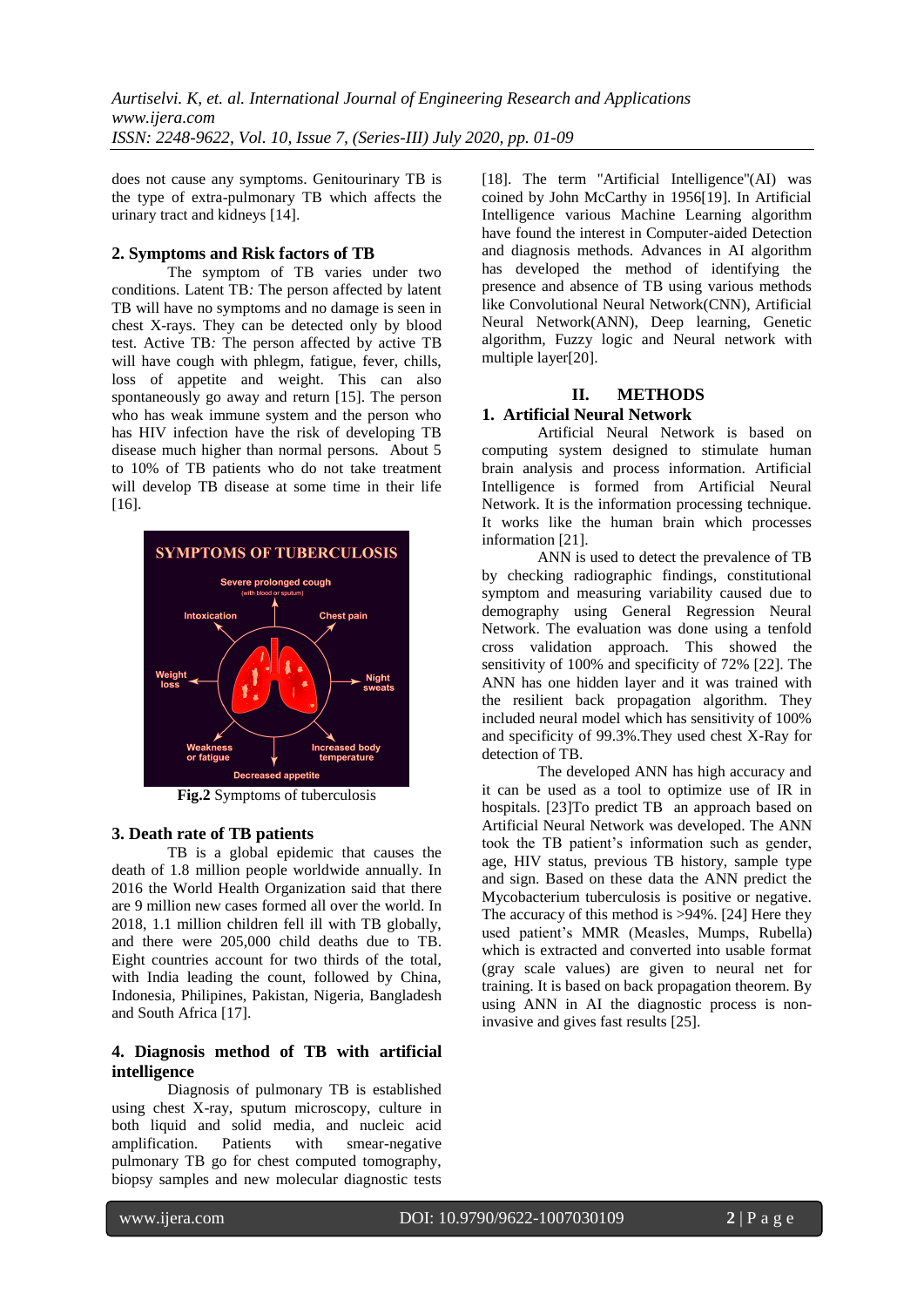

**Fig.3** Basic structure of artificial neural network

The most important problem of ANN is the unexplained behavior of the network. This reduces the trust in the network. The network structure is achieved only by the trial and error and experience. The network timing is unknown and it does not give the favorable outcome.

# **2. Convolutional Neural Network**

Convolutional neural network are designed to recognize patterns directly from pixel images. CNN have a basic four types of layers: convolutional, activation, pooling and fully connected layers [26].

Deep learning has brought more clear description and advanced problem solving techniques. The architecture of deep learning is nothing but a stack of multilayer modules which are simple of the subject in learning [27].

In the study of CNN, Adam optimizer was used to minimize the cross entropy. The method was implemented using Theano framework. Later, a convolutional neural network was built named as tuberculosis AI (TB-AI) to recognize the TB bacillus. They used a training set with 45 samples, which had 30 positive cases and 15 negative cases after training the neural network input of about 201 samples were used as test set. The TB-AI achieved 97.94% sensitivity and 83.65% specificity.

In [28] a large scale TB database has been used for automated TB screening. For categorizing, deep convolution neural network was used. By introducing different angled chest x-ray, database can be introduced for non-identifiable chest abnormalities. It generated 4096 dimensional vector. Then, machine learning and mobile computing technique combined for TB diagnosis which used deep convolutional neural network for automated TB screening. The annotation software could help to highlight the TB manifestation which is useful for machine learning algorithm.[29]

Deep learning with DCNNs accurately classify TB at chest radiography. They used Two different DCNNs, AlexNet and GoogLeNet to classify the images as TB infected or as healthy. Augmenting the dataset increased the accuracy. This method has the sensitivity of 97.3% and specificity 100%. According to this method Deep learning with DCNNs can accurately classify TB[30].

In [31] an ensemble deep learning for TB detection using x-ray and carry edge detected image was discussed which produced an accuracy of about 89.77% [31].



**Fig.4** Basic structure of convolutional neural network

Later, some advances in artificial intelligence based on image recognition was developed. It used deep learning methods to develop computer program that analyses chest x-ray to detect pulmonary tuberculosis [32].

In [33] convolution neural network and deep learning for the TB image classification were applied. It also used transfer learning since the data set is small and imbalanced. This method gave an accuracy of about 98% [33].

CNN methods increase the performance of image classification in small data sets using data augmentation [34] [35] [36] and transfer learning, which achieved 92% accuracy [37].

# **3. Fuzzy Logic**

The fuzzy logic shows the way of decision making in humans that involves all possibility between digital value YES and NO. They can be implemented in hardware, software or a combination of both. Fuzzy logic is a type of AI tools used for valuable result. It may not give reasoning, but acceptable reasoning.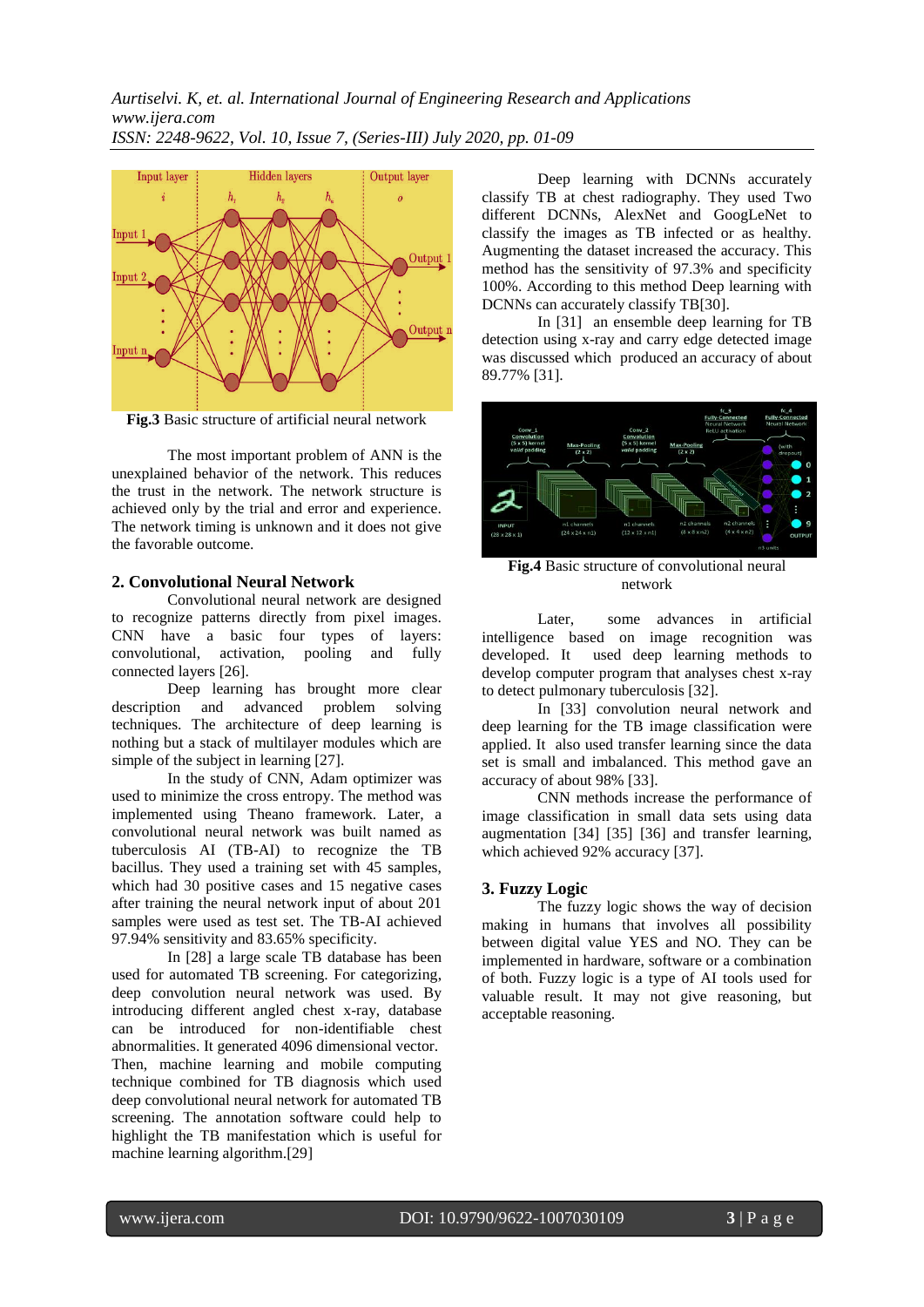

**Fig.5** Fuzzy Logic

**Fuzzifier** - This indicate transforming the TB input into fuzzy forms that are combined with fuzzy sets.

**Rules** - The parts are antecedents and THEN parts are consequent in the IF-THE fuzzy rules. This is decided with expert who analyzes the TB diagnosis. **Intelligence** -This shows analyzing the output after the fuzzy rules has been applied to the input variables.

**Defuzzifier** -This involves converting the fuzzified output into values that can be read and interpreted by medical expert [38].In [39] work on diagnosis of TB using fuzzy diagnosability has been discussed in detail. They have formalized the construction of diagnose that are used to perform fuzzy diagnosis. It provides the set of techniques to deal with problems of fuzziness, imprecates and precise result. It has focused only on FIS, but with ANFIS also diagnosis can be done.

They are mentioned this as a future subsequent work. In [40] ANFIS has been used to implement intelligent diagnostic system for TB, by using 270 data for training and checking. It obtained an error 0.14177 and 0.4313 during the training and checking. It shows the training and testing performance were 99.58223 and 99.58197 respectively. It concludes by showing ANFIS has shorter learning duration and obtained excellent result.

Later, in [41] a discussion about neuro fuzzy system for TB was done. Rule based fuzzy system contains symptoms as input variables in certain specified ranges or referrals to doctor as output. The proposed algorithm has neural network and decision making ability of rules based system. This has several applications such as noisy recognitions, noisy images filtering, medical sciences, intelligent agent, and performance analysis of dynamical system. As on the survey research, the fuzzy logic algorithm provides less accuracy in detection tuberculosis. Setting exact fuzzy rules is difficult so it is not widely used.

# **4. Genetic Algorithm**

A genetic algorithm is a search algorithm that is inspired by Charles Darwin"s theory of natural evolution. The process of natural selection starts with the selection of fittest individuals from a population. They simulate "survival of the fittest" among individual of consecutive generation for solving a problem. There are five phases in Genetic algorithm: (a) Initial population, (b) Fitness function, (c) Selection, (d) Crossover, (e) Mutation. [42] Genetic algorithm is a method of problem-solving. It is used to produce high quality solution for problems [43].



**Fig.6** Flow chart of Genetic Algorithm

Hybrid system for diagnosis chest diseases using neural network and Genetic Algorithm were used[44]. Genetic- Neuro-Fuzzy Inferential method for diagnosis of tuberculosis was introduced which showed enhancement in accuracy level of diagnosis [45]. Genetic algorithm Neural network was used for the automated detection of mycobacterium tuberculosis*.* Ziel-Neelson stained tissue slide images were used for diagnosis.

To separate the tubercle bacilli from the background they used k-means clustering method. Genetic algorithm (GA) is applied to select significant input features for neural network (NN). GA-NN was used to identify significant input features and it was classified into two classes; "true TB' and 'possible TB'.

The GA-NN approach was able to produce better classification performance with an accuracy of 89.64%. Adding more features in this method, it was able to reduce its performance in some analysis [46].

To detect tuberculosis, Genetic algorithm and neural network was proposed which used different parameters such as Age, Cough, Chest Pain, Fever, Night Sweats, Chest Pain, Hemoglobin and Weight Loss, Unwillingness for work, Loss of appetite is taken as input parameters. Genetic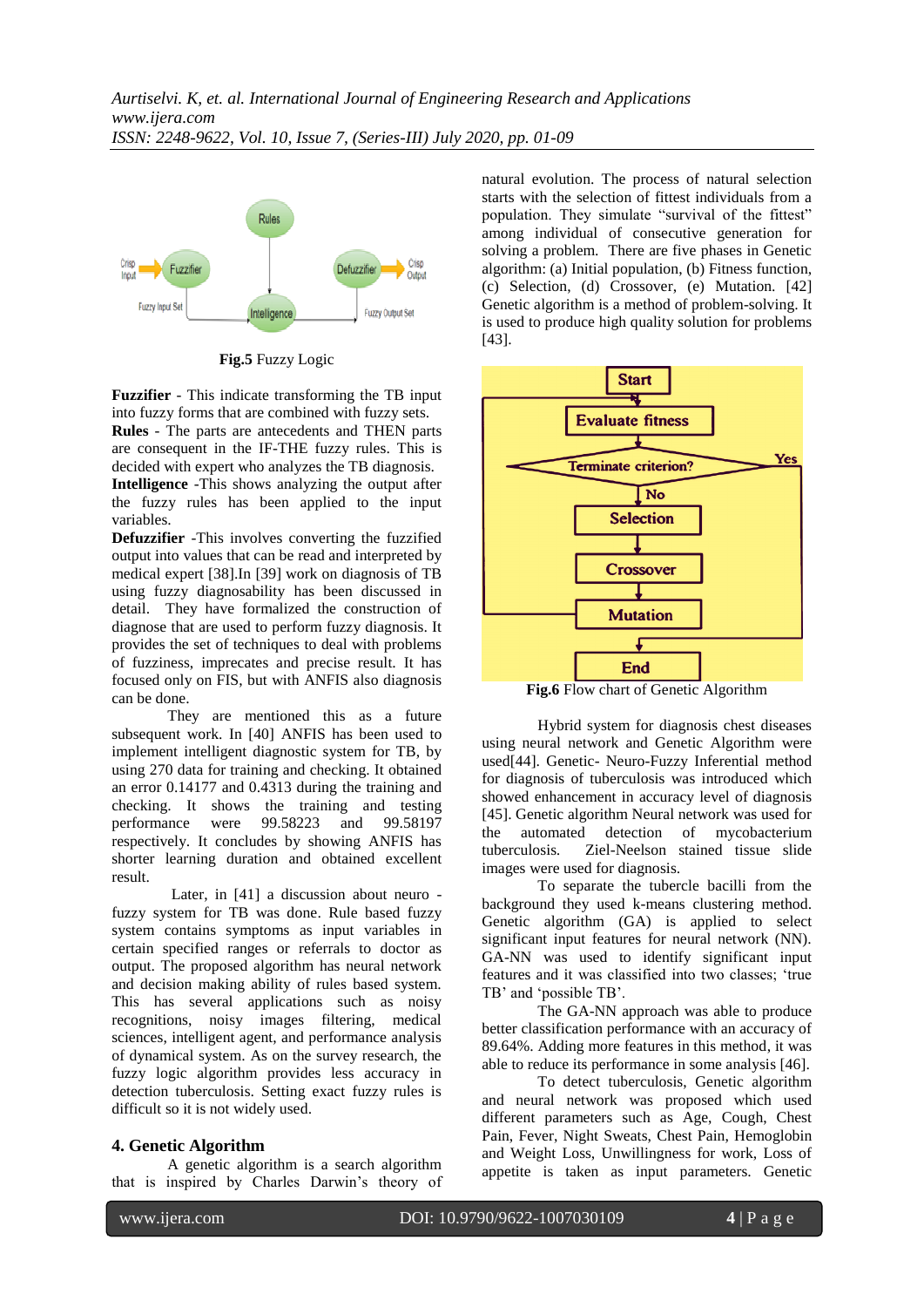*Aurtiselvi. K, et. al. International Journal of Engineering Research and Applications www.ijera.com ISSN: 2248-9622, Vol. 10, Issue 7, (Series-III) July 2020, pp. 01-09*

Algorithm and Neural Network (GANN) performs better with these parameters as compared to other technique. It is the cost effective technique to detect tuberculosis [47].

Genetic-Neuro-Fuzzy Inferential method was used to provide a decision support platform in producing accurate, timely, and cost effective diagnosis of Tuberculosis. The accuracy was 70% [48]. The result of [49] which used genetic algorithm with two hidden layer classification showed the accuracy of 93.93%. Though a greater accuracy, but genetic algorithm is expensive and time consuming.

#### **5. Neural Network with Multiple Layers**

Multiple layer neural network has more than one layer of artificial neurons. Single layer neural network was used before in the evolution of AI. It consists of at least one input layer which sends weighted inputs to a series of hidden layers, and an output layer at the end [50].

#### **5.1 Basic Types of Neural Network 5.1.1 Single layered feed forward neural network**

A network in which node of input layer transcends into the output layer but not reverse is known as single layered feed forward neural network.



Fig.7 Structure of single layered feed forward neural network

#### **5.1.2 Multilayered feed forward neural network**

It consists of more than one hidden layer known as hidden neurons. This hidden neuron works in linking the external input neuron with other neuron in the network. The input from first source of neuron passes the signal to the next.

These signals received as output of second layer then act as input to third layer and continues tills final layer. This final layer consists of total signal output of all the previous neural layers [51].



network

The tuberculosis diagnosis was carried out by the multilayer neural network (MLNNs). It has two hidden layers and a genetic algorithm for training, algorithm has been used. The accuracy was 93.93% with back propagation algorithm.

More efficiency was obtained by using Levenburg-Marquardt Training Algorithm but it is different to encode. The result was 94.88% accuracy. Training the multi-layer neural network with genetic algorithm takes too much time. MLNN with genetic algorithm is a successful way to diagnose tuberculosis.

## **6. Mobile Application to Detect TB**

A mobile app was created to detect TB by listening to the sound of the patient's cough. They used artificial intelligence and machine learning to make the cough interpretation.

It is non-invasive and it is easy for the diagnosis of TB. The accuracy of this method was 85% [52]. The IOS mobile app was used to detect TB through chest X-ray by developing an algorithm in artificial intelligence.

The chest X-ray was converted into digital images. Caffe framework with GoogLeNet network were used to create a model for classification of Xray. The accuracy of this method was 98.39% [53].

## **III. PROBLEM STATEMENT**

 The ANN network structure is achieved only by the trial and error and experience. The network timing is unknown and it does not give the favourable outcome. Training of genetic algorithm to detect tuberculosis is better. But genetic algorithm is expensive and time consuming. Fuzzy logic algorithm provides less accuracy and setting exact fuzzy rules is difficult. Even though there are various methods to detect tuberculosis, there are no methods where the patients can see their results by self at their own place. Our aim is to overcome these limitations and to develop a mobile application for the detection of TB stage wise through chest X-ray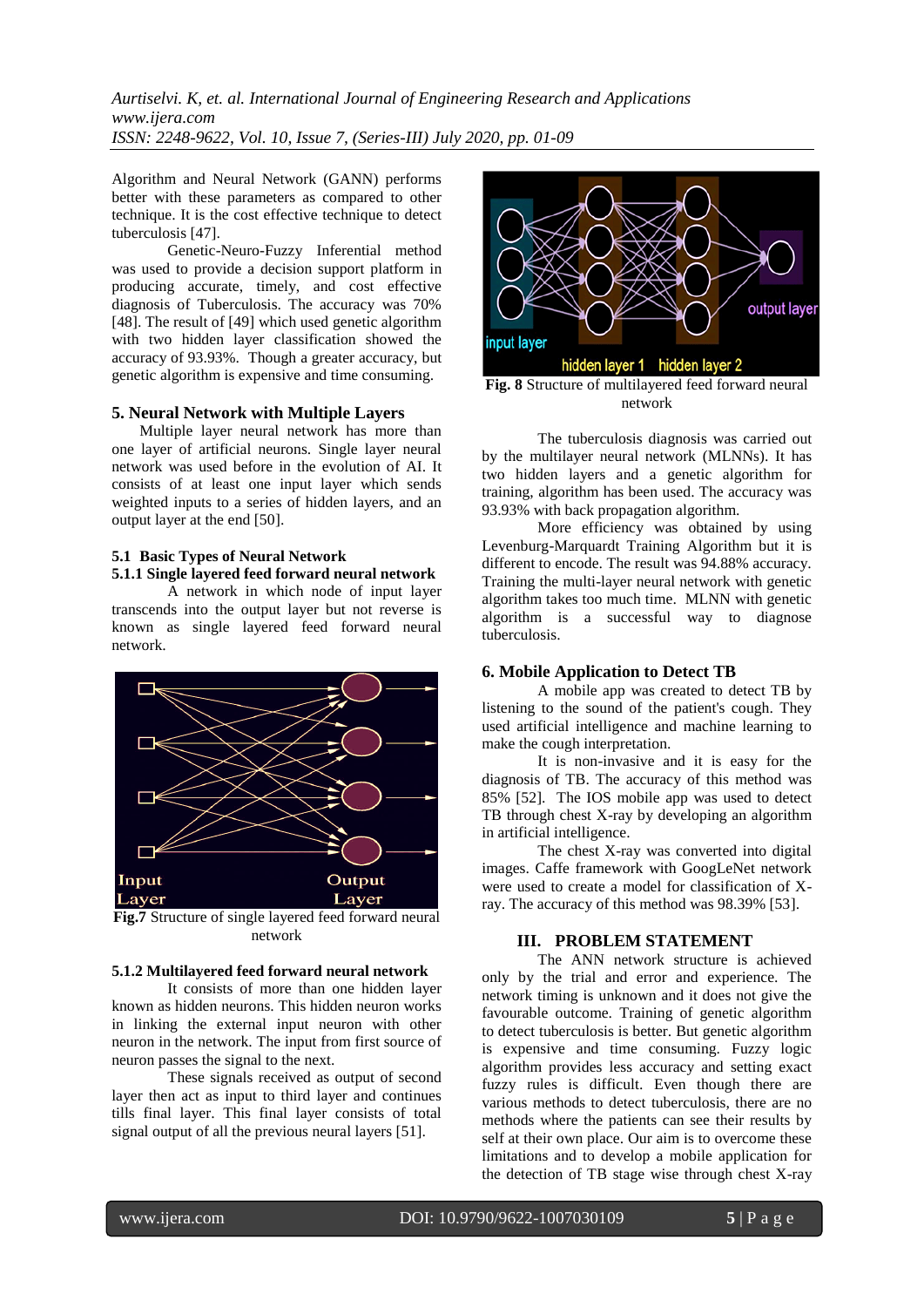for both android and IOS. This method of detection will be more useful and viable for doctors and patients especially while applying Telemedicine concepts which is also easy to use and provides the result immediately.

# **IV. CONCLUSION**

In this review research we have discussed various methods of Artificial Intelligence to detect tuberculosis. Many algorithms have been used to increase the accuracy of the result. The detection of TB using Chest X-ray and sputum analysis was done. But there are some limitations present in each method. The Convolutional Neural Network is used for different medical diagnosis. The use of mobile application will be more effective to detect tuberculosis. Our future work is to overcome the existing limitations and to develop an mobile application for both Android and IOS to detect TB and produce the result stage wise which is easy to use and provide higher accuracy.

| Year | <b>Author</b>                 | <b>Method</b>                            | <b>Algorithm</b>         | $Accuracy$ <sup>(%)</sup> |
|------|-------------------------------|------------------------------------------|--------------------------|---------------------------|
| 2004 | Ramana.K.V                    | <b>ANN</b>                               | <b>BP</b>                | 80%                       |
| 2009 | Erhan<br>Elveren.NejatYumusak | <b>MLNNs</b>                             | <b>GA</b>                | 94.88                     |
| 2010 | Er, Temurtas et al            | MLNN(1 hidden<br>layer)<br>MLNN(2 hidden | <b>BPmW</b>              | 93.04                     |
|      |                               | layer)                                   | LM                       | 95.08                     |
| 2010 | O.Er,F.Temutas                | <b>ANN</b>                               | Genetic-Neuro-Fuzzy      | 70                        |
| 2011 | E.Elveren and N.Yumusak       | <b>ANN</b>                               | GA(2 hidden layer)       | 93.93                     |
| 2011 | Elveren&Yumusak               | MLNN(2 hidden<br>layer)                  | <b>GA</b>                | 94.88                     |
| 2011 | Dongardive et al              | Decision tree                            | Identification tree      | 94.5                      |
| 2012 | Ansari et al                  | Neuro-Fuzzy                              | <b>BP</b>                | 96                        |
| 2016 | Hwang et al                   | <b>CNN</b>                               | Modified AlexNet         | 90                        |
| 2016 | M.K.Osman&M.Y.Mashor          | <b>NN</b>                                | <b>GA</b>                | 89.64                     |
| 2017 | Lakhani&Sundaram              | <b>CNN</b>                               | Ensemble                 | 96                        |
| 2017 | Islam et al                   | <b>CNN</b>                               | Ensemble                 | 90                        |
| 2017 | Alcantara                     | <b>CNN</b>                               | Binary classification    | 89.6                      |
| 2017 | PayalDande&TurvaSamani        | <b>ANN</b>                               | Fuzzy logic + GA         |                           |
| 2017 | Maelon al cantara             | <b>CNN</b>                               | No algorithm             | 85.68                     |
| 2018 | Roopa H&Asha.T                | PCA&KPCA                                 | No algorithm             | 96.07                     |
| 2018 | Yan Xiong                     | <b>CNN</b>                               | No algorithm             | 97.94                     |
| 2019 | Muhammad Tahir Khan et<br>al  | <b>ANN</b>                               | No algorithm             | 94                        |
| 2020 | Ray Chang                     | <b>CNN</b>                               | <b>Transfer learning</b> | 98                        |

# **Table. 1 Comparison of Various Methods used to detect TB**

# **REFERENCES**

- [1]. T. G. Harris, J. S. Meissner, and D. Proops, Delay in diagnosis leading to nosocomial transmission of tuberculosis at a New York City health care facility, *American Journal of Infection Control*, *41(2),* 2013, 155-160.
- [2]. V. S. Daniel, and T. M. Daniel, Old Testament biblical references to tuberculosis, *Clinical Infectious Diseases*, *29(6),* 1999, 1557-1558.
- [3]. H. Herzog, History of tuberculosis, *Respiration*, *65(1),* 1998, 5-15.
- [4]. T. M. Daniel, The history of tuberculosis, *Respiratory Medicine*, *100(11),* 2006, 1862-1870.
- [5]. G. Delogu, M. Sali, and G. Fadda, The biology of mycobacterium tuberculosis infection, *Mediterranean Journal of Hematology and Infectious Diseases*, *5(1),* 2013, 1-8.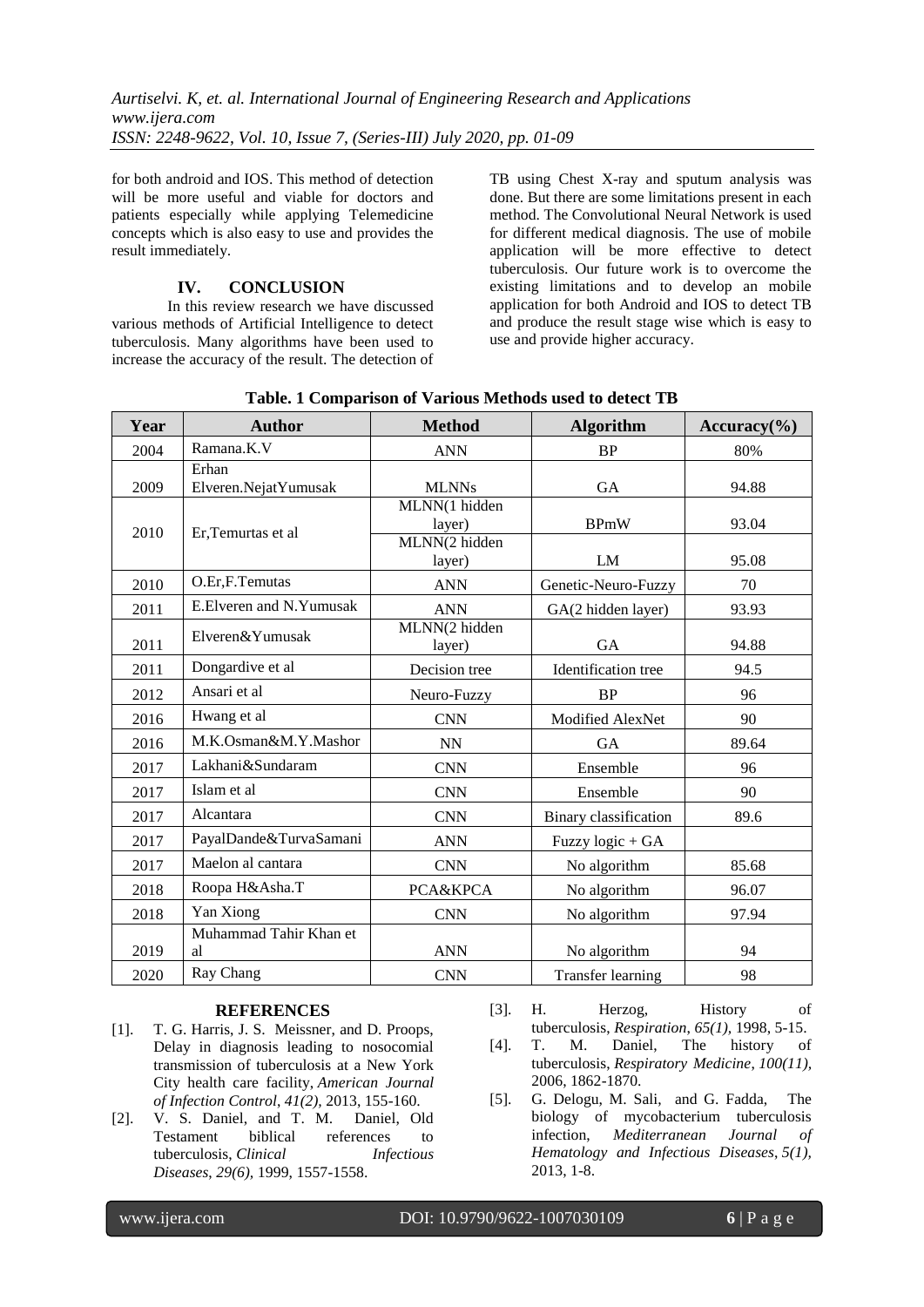- [6]. W. F. Wells, H. L. Ratcliffe, and C. Crumb, On the Mechanics of Droplet Nuclei Infection II. Quantitative Experimental Airborne Tuberculosis in Rabbits, *American Journal of Hygiene*, *47(1),* 1948, 11-28.
- [7]. R. L. Riley, W. F. Wells, C.C. Mills, W. Nyka, and R. L. McLean, Air Hygiene in Tuberculosis: Quantitative Studies of Infectivity and Control in a Pilot Ward: A Cooperative Study Between the Veterans Administration, The Johns Hopkins University School of Hygiene and Public Health, and the Maryland Tuberculosis
- [10]. H. H. Lin, M. Ezzati, and M. Murray, Tobacco smoke, indoor air pollution and tuberculosis: a systematic review and metaanalysis, *PLoS Medicine*, *4(1),* 2007, 173- 189.
- [11]. K. Lönnroth, B. G. Williams, S. Stadlin, E. Jaramillo, and C. Dye, Alcohol use as a risk factor for tuberculosis–a systematic review, *BMC Public Health*, *8(289),* 2008, 1-12.
- [12]. S. Menon, R. Rossi, L. Nshimyumukiza, A. Wusiman, N. Zdraveska, and M. S. Eldin, Convergence of a diabetes mellitus, protein energy malnutrition, and TB epidemic: the neglected elderly population, *BMC Infectious Diseases*, *16(361),* 2016, 1-11.
- [13]. S. Verver, R. M. Warren, Z. Munch, M. Richardson, G. D. van der Spuy, M. W. Borgdorff, and P. D. van Helden, Proportion of tuberculosis transmission that takes place in households in a highincidence area, *The Lancet*, *363(9404),* 2004, 212-214.
- [14]. P. Kamolratanakul, N. Hiransuthikul, N. Singhadong, Y. Kasetjaroen, S. Akksilp, and S. Lertmaharit, Cost analysis of different types of tuberculosis patient at tuberculosis centers in Thailand, *Southeast Asian Journal of Tropical Medicine and Public Health*, *33(2),* 2004, 321-330.
- [15]. P. B. Xavier, and B. Peixoto, Emotional distress in Angolan patients with several types of tuberculosis, *African Health Sciences*, *15(2),* 2015, 378-384.
- [16]. G. A. Alemie, and F. Gebreselassie, Common types of tuberculosis and coinfection with HIV at private health institutions in Ethiopia: a cross sectional study. *BMC Public Health*, *14(319),* 2014, 1-5.
- [17]. K. C. Takarinda, C. Sandy, N. Masuka, P. Hazangwe, R. C. Choto, T. Mutasa-Apollo, and N. Siziba, Factors associated with mortality among patients on TB treatment in

Association, *American Review of*   $Tuberculosis$  and *Diseases*, *75(3),* 1957,420-431.

- [8]. E. L. Corbett, R. W. Steketee, F. O. Ter Kuile, A. S. Latif, A. Kamali, and R. J. Hayes, HIV-1/AIDS and the control of other infectious diseases in Africa, *The Lancet*, *359(9324),* 2020, 2177-2187.
- [9]. C. Y. Jeon, and M. B. Murray, Diabetes mellitus increases the risk of active tuberculosis: a systematic review of 13 observational studies, *PLoS Medicine*, *5(7),* 2008. the Southern Region of Zimbabwe,

2013, *Tuberculosis Research and Treatment*, *2017(6232071), 2017*, 1-11.

- [18]. Y. J. Ryu, Diagnosis of pulmonary tuberculosis: recent advances and diagnostic algorithms, *Tuberculosis and Respiratory Diseases*, *78(2),* 2015, 64-71.
- [19]. P. J. Hayes, and L. Morgenstern, On John McCarthy's 80th birthday, in honor of his contributions, *AI Magazine*, *28(4),* 2007, 93- 102.
- [20]. Y. Xiong, X. Ba, A. Hou, K. Zhang, L. Chen, and T. Li, Automatic detection of mycobacterium tuberculosis using artificial intelligence, *Journal of Thoracic Disease*, *10(3),* 2018, 1936-1940.
- [21]. O. K. Al-Shayea, Artificial neural networks in medical diagnosis, *International Journal of Computer Science Issues*, *8(2),* 2018, 150-154.
- [22]. P. Dande, and P. Samant, Acquaintance to artificial neural networks and use of artificial intelligence as a diagnostic tool for tuberculosis: a review, *Tuberculosis*, *108*, 2018, 1-9.
- [23]. F. Aguiar, J. Pinto, R. Torres, J. Seixas, and F. Mello, Artificial neural network (ANN) for prediction of pulmonary tuberculosis in hospitalized patients, *European Respiratory Society, 42(57),* 2013.
- [24]. M. T. Khan, A. C. Kaushik, S. I. Malik, S. Ali, and D. Wei, Artificial neural networks for prediction of tuberculosis disease, *Frontiers in Microbiology*, *10(395),* 2019, 1-9.
- [25]. K. V. Ramana, and S. K. Basha, Neural image recognition system with application to tuberculosis detection, *Proc. ITCC 2004 IEEE International Conf. on Information Technology: Coding and Computing,* Las Vegas, Nevada, USA, 2004, 694-698.
- [26]. A. Christe, M. Anthimopoulos, S. Christodoulidis, L. Ebner, and S. Mougiakakou, Lung Pattern Classification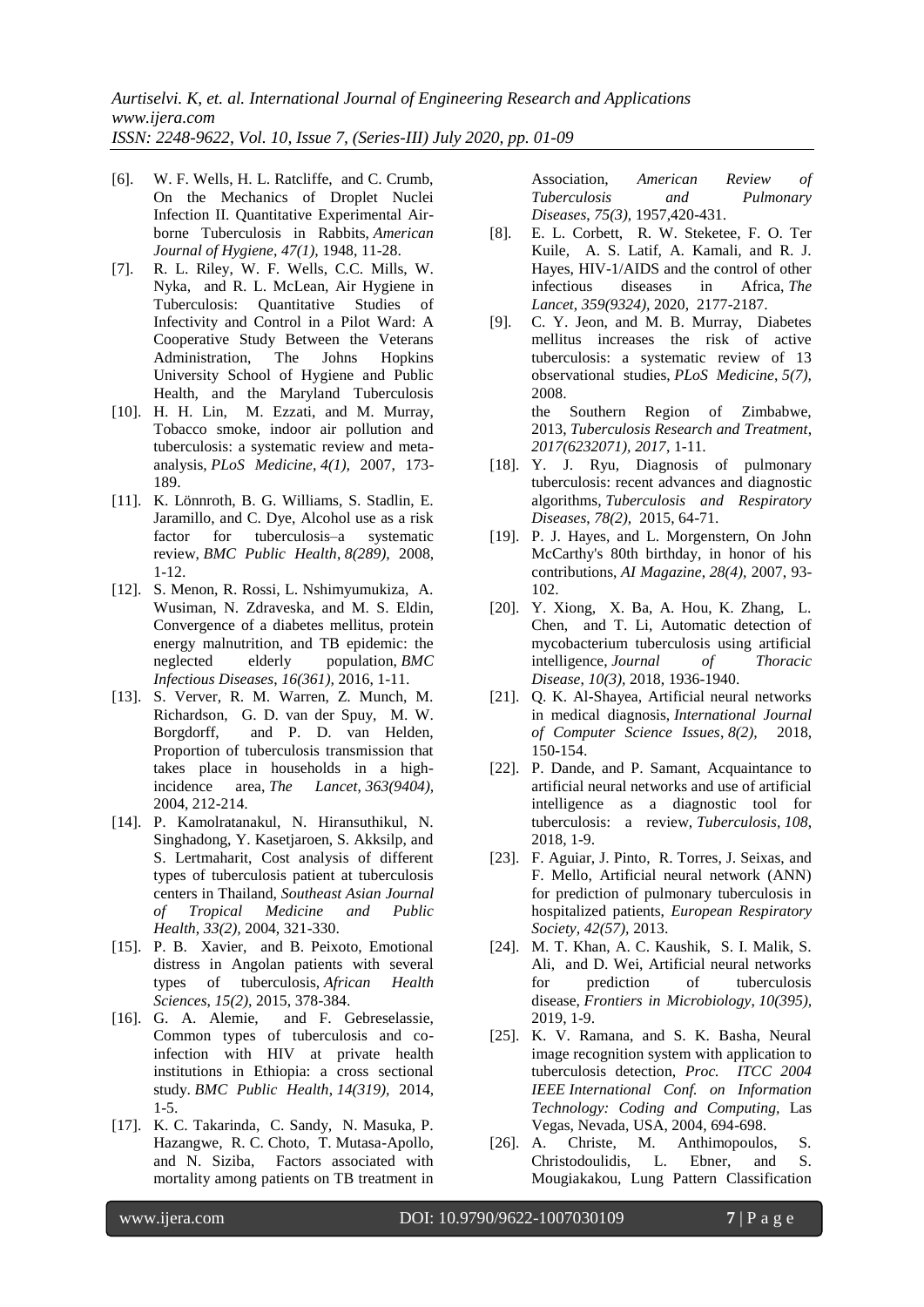for Interstitial Lung Diseases Using a Deep Convolutional Neural Network, *IEEE Transactions of Medical Imaging, 35(5),* 2016, 1207-1216.

- [27]. Y. LeCun, Y. Bengio, and G. Hinton, Deep learning, *Nature, 521(7553),* 2015, 436-444.
- [28]. Y. Cao, C. Liu, B. Liu, M. J. Brunette, N. Zhang, T. Sun, and W. H. Curioso, Improving tuberculosis diagnostics using deep learning and mobile health technologies among resource-poor and marginalized communities, *IEEE first International conf. on connected health: Applications, Systems and Engineering Technologies (CHASE),* Washington, DC, USA, 2016 , 274-281.
- [29]. M. F. Alcantara, Y. Cao, C. Liu, B. Liu, M. Brunette, N. Zhang and C. M. Albarracin, Improving tuberculosis diagnostics using deep learning and mobile health technologies among resource-poor communities in Peru, *Smart Health*, *1*, 2017, 66-76.
- [30]. P. Lakhani, and B. Sundaram, Deep learning at chest radiography: automated classification of pulmonary tuberculosis by using convolutional neural networks, *Radiology*, *284(2),* 2017, 574-582.
- [31]. M. H. A.Hijazi, S. K. T. Hwa, A. Bade, R. Yaakob and M. S. Jeffree, Ensemble deep learning for tuberculosis detection using chest X-ray and canny edge detected images, *IAES International Journal of Artificial Intelligence*, *8*(4), 2019, 429-435.
- [32]. G. C. Tavaziva, A. Majidulla, A. Nazish, S. K. Abidi, S. Saeed, D. Menzies, and F. Ahmad Khan, Deep Learning-Based AI Software for Chest X-Ray Analysis to Detect Microbiologically-Confirmed Tuberculosis: A Prospective Study of Diagnostic Accuracy, *A19. Tuberculosis Science Highlights, American Thoracic Society,201,* 2020, A1046.
- [33]. R. I. Chang, Y. H. Chiu, and J. W. Lin, Two-stage classification of tuberculosis culture diagnosis using convolutional neural network with transfer learning, *The Journal of Supercomputing*, 2020, 1-16.
- [34]. J. Ding, B. Chen, H. Liu and M. Huang, Convolutional neural network with data augmentation for SAR target recognition, *IEEE Geoscience and remote sensing letters*, *13(3),* 2016, 364-368.
- [35]. X. Zhang, X. Zhou, M. Lin and J. Sun, Shufflenet: An extremely efficient convolutional neural network for mobile devices, *Proc. IEEE Conf. on Computer*

*Vision and Pattern Recognition,,* Salt Lake City, Utah, United Sates, 2018, 6848-6856.

- [36]. J. Zhou, Z. Li, W. Zhi, B. Liang, D. Moses, and L. Dawes, Using convolutional neural networks and transfer learning for bone age classification, *IEEE International Conf. on Digital Image Computing: Techniques and Applications (DICTA),*Sydney, Australia, 2017, 1-6.
- [37]. D. S. Kermany, M. Goldbaum, W. Cai, C. C. Valentim, H. Liang, S. L. Baxter, and J. Dong, Identifying medical diagnoses and treatable diseases by image-based deep learning, *Cell*, *172(5),* 2008, 1122-1131.
- [38]. C. C. Lee, Fuzzy logic in control systems: fuzzy logic controller, *IEEE Transactions on Systems, Man and Cybernetics*, *20(2),* 1990, 404-418.
- [39]. N. Walia, S. K. Tiwari and R. Malhotra, Design and identification of tuberculosis using fuzzy based decision support system, *Advances in Computer Science and Information Technology*, *2(8),* 2015,57-62.
- [40]. I. Goni, C. U. Ngene, L. Manga, A.Nata"ala, and S. J. Calvin, Intelligent system for diagnosing tuberculosis using adaptive neuro-fuzzy, *Asian Journal of Research in Computer Science*, *2(1),* 2018,1-9.
- [41]. A. Q. Ansari, and N. K. Gupta, Adaptive neurofuzzy system for tuberculosis, *2nd IEEE International Conf. on Parallel, Distributed and Grid Computing,* Himachal Pradesh, India, 2012, 568-573.
- [42]. J. Stender, Introduction to genetic algorithms, *IEE Colloquium on Applications of Genetic Algorithms* , 1994, 1-4.
- [43]. R. Leardi, Application of genetic algorithm– PLS for feature selection in spectral data sets, *Journal of Chemometrics*, *14(5-6),* 2000, 643-655.
- [44]. M. R. Daliri, A hybrid automatic system for the diagnosis of lung cancer based on genetic algorithm and fuzzy extreme learning machines, *Journal of Medical Systems*, *36(2),* 2012,1001-1005.
- [45]. M. O. Omisore, O. W. Samuel and E. J. Atajeromavwo, A Genetic-Neuro-Fuzzy inferential model for diagnosis of tuberculosis, *Applied Computing and Informatics*, *13(1),* 2012, 27-37.
- [46]. M. K. Osman, F. Ahmad, Z. Saad, M. Y. Mashor, and H. Jaafar, A genetic algorithmneural network approach for Mycobacterium tuberculosis detection in Ziehl-Neelsen stained tissue slide images, *10th IEEE International Conf. on Intelligent Systems*